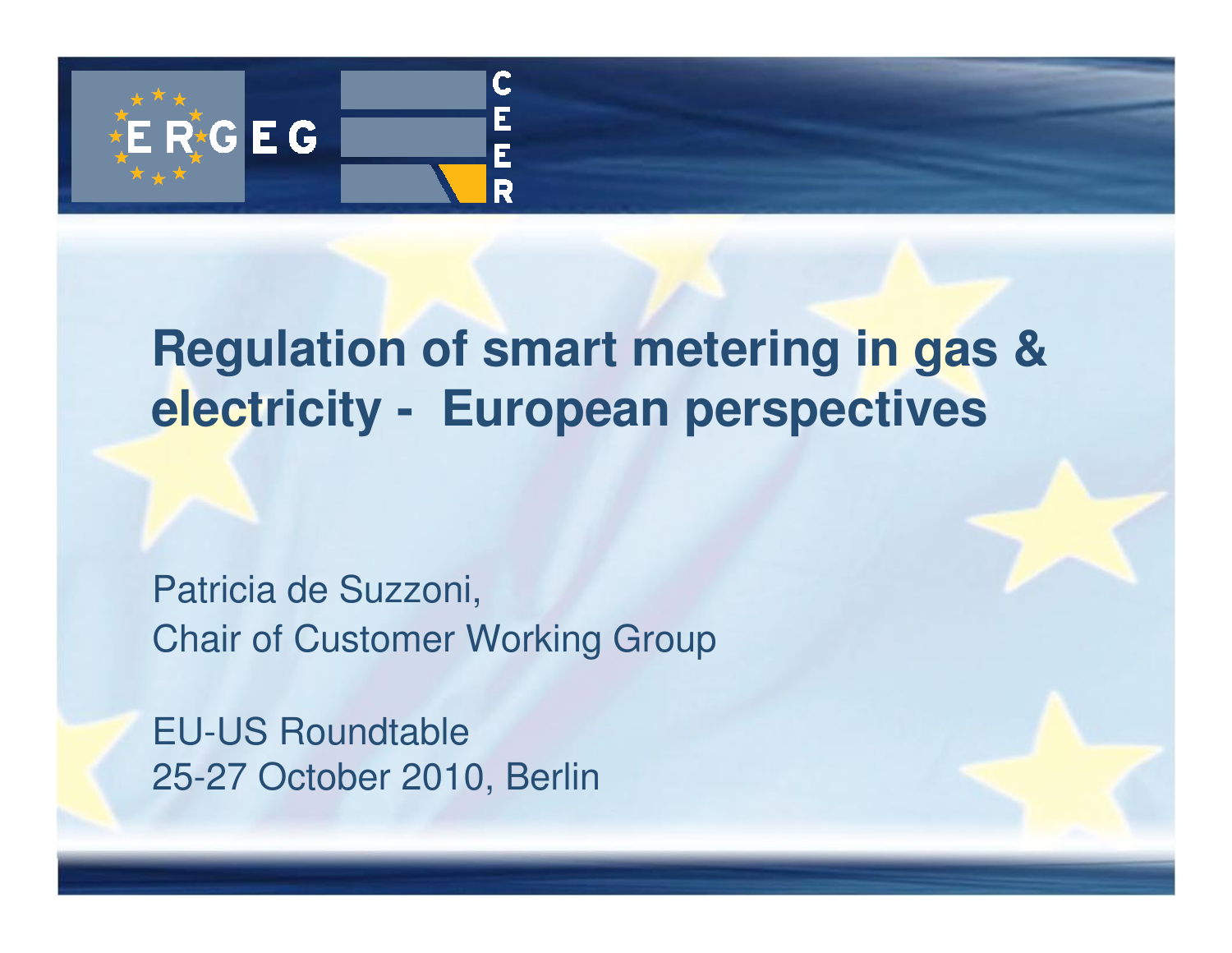

# **1. Background of European regulators' Guidelines of Good Practice (GGP)**

### **2. Description of draft GGP**

#### **3. Public consultation and hearing –preliminary findings and next steps**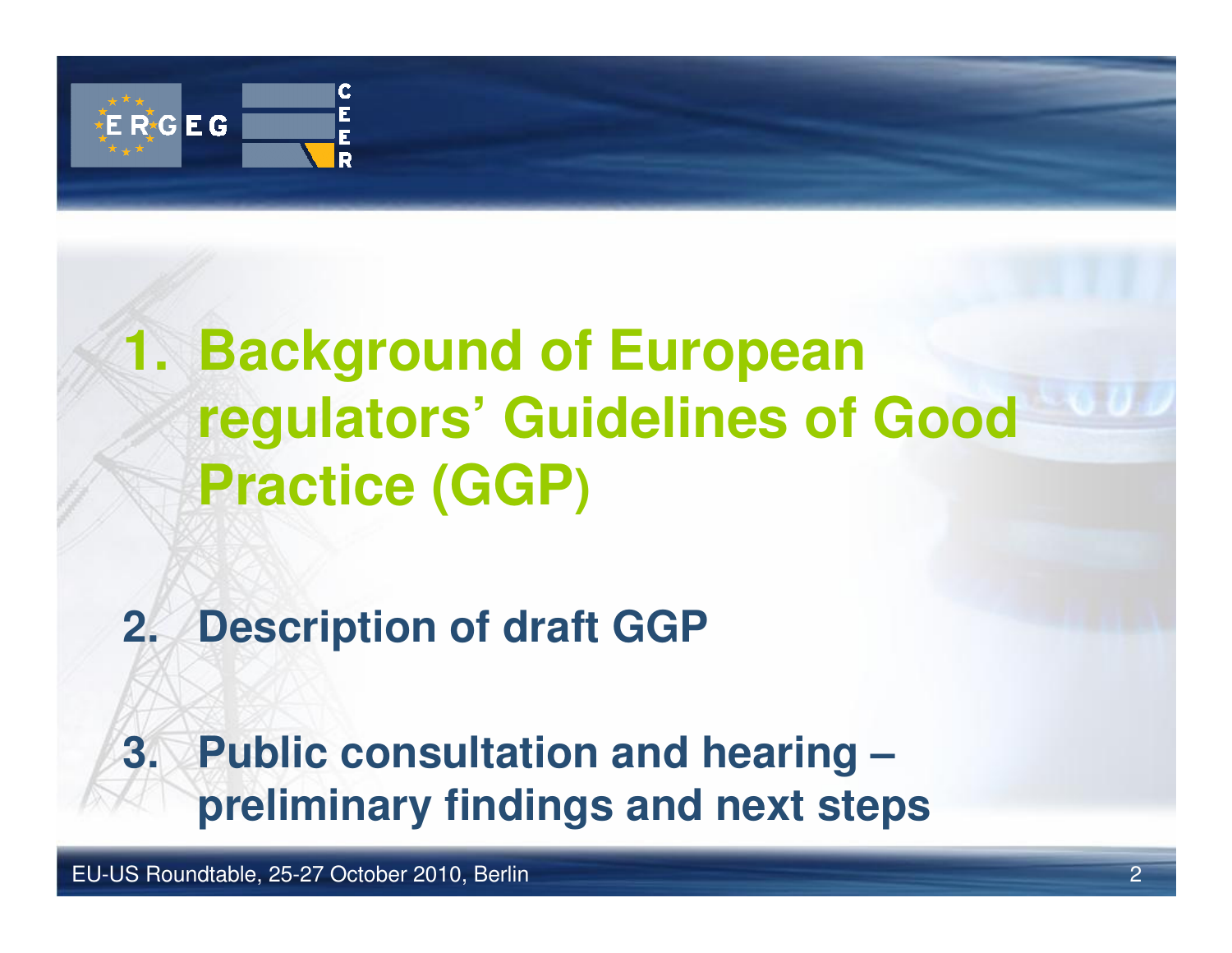

# **The present situation**

- • **Minimum legal frequency for providing data on customers' actual consumption varies a lot in Europe**
	- **2 countries: more than 1 year**
	- **13 countries: 1 year**
	- **5 countries: less than 1 year**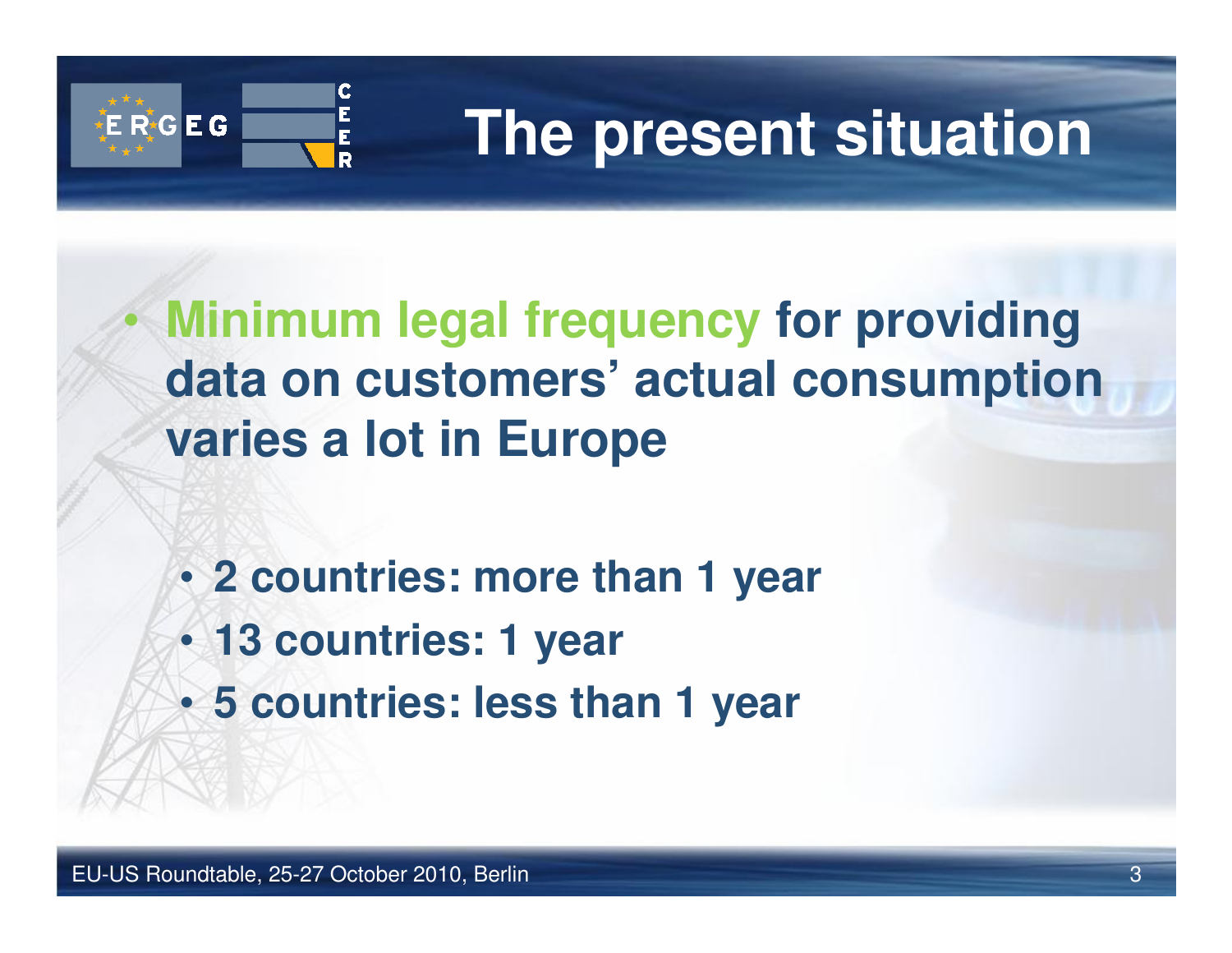

•

# **The future situation**

#### **Under the 3rd Package**

- • **Customers must be properly informed of actual energy consumption frequently enough to enable to regulate their own consumption and to be able to compare offers**
	- **Subject to assessment of related costs and benefits Member States shall ensure the implementation of intelligent metering systems that will assist the active participation of consumers in the market**
- • **MS shall ensure the interoperability of those systems within their territories and have due regard to the use of appropriate standards and best practice**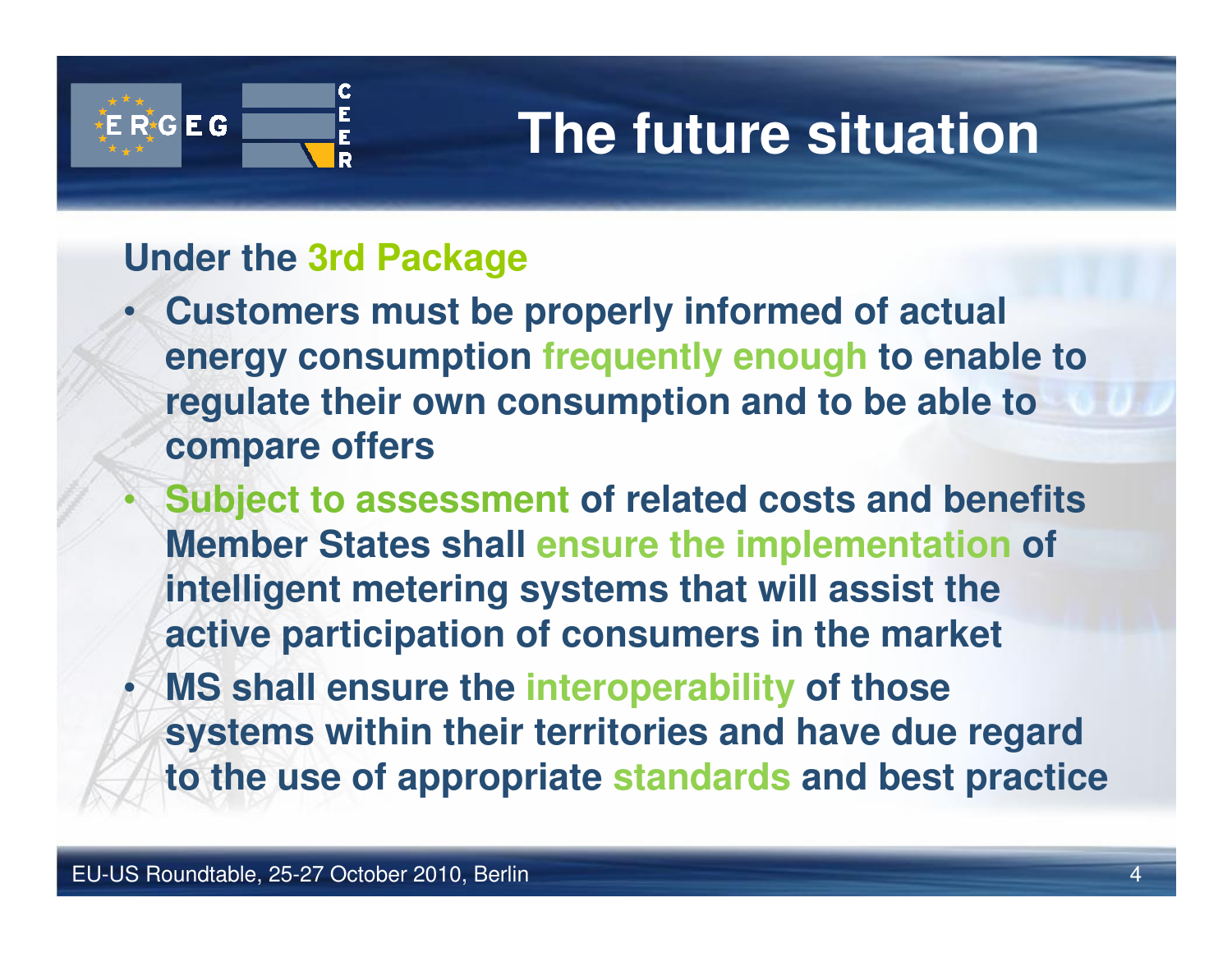

**European legal provisions of relevance for smart metering**

- **Annex I of the 3rd Package**
	- **measures of consumer protection**
- **Article 13 of the Directive on Energy End-use Efficiency and Energy Services**
	- **Metering and informative billing on energy consumption**

 $\bullet$ **Directive on Measuring Instruments**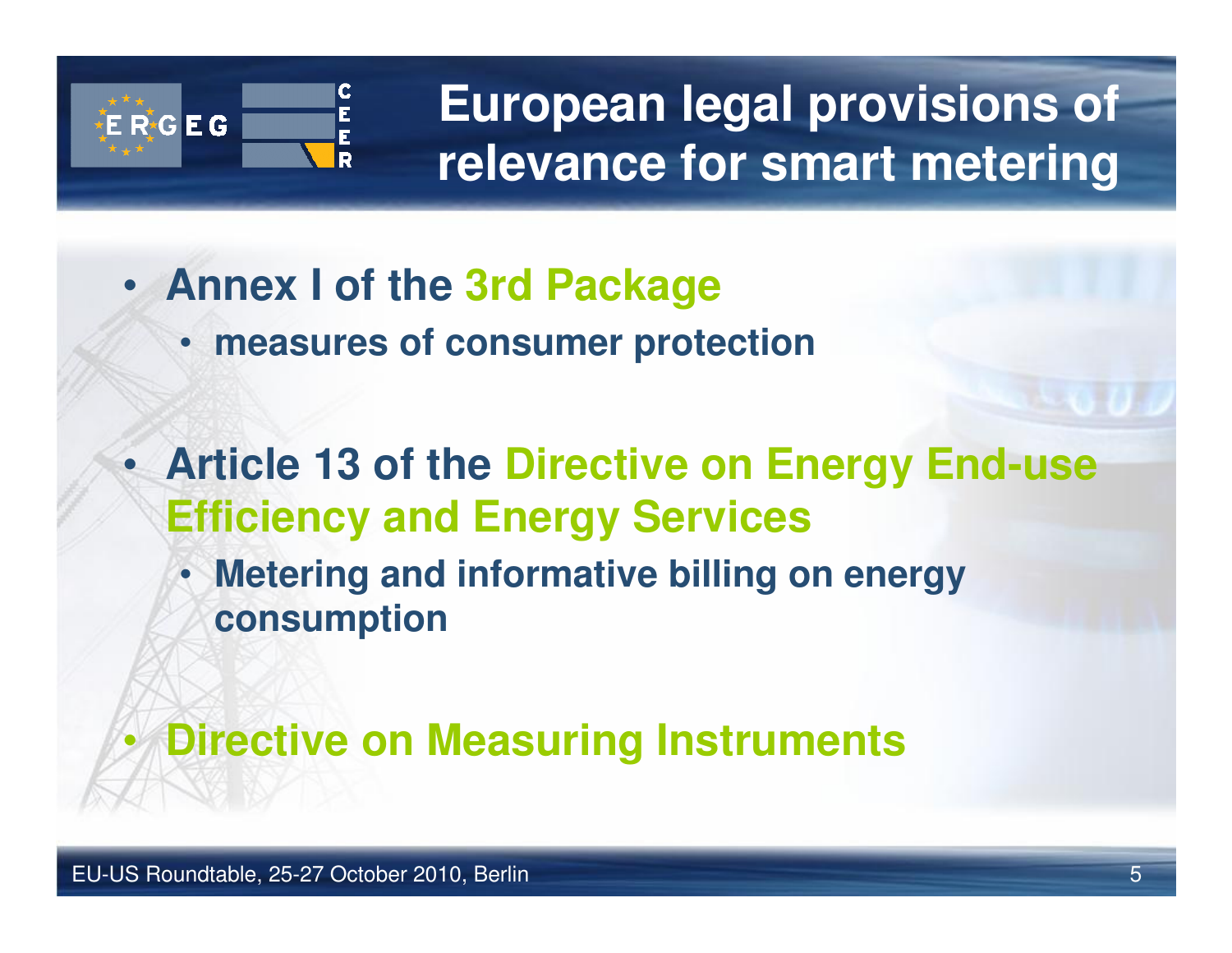

# **A busy agenda during the last 12 months**

- **October 2009: publication of European Status Review on Regulatory Aspects of Smart Metering**
- • **December 2009: public stakeholder workshop**
- • **July-September 2010: public consultation on draft GGP on Regulatory Aspects of Smart Metering for Electricity and Gas**

•**October 2010: public hearing of respondents**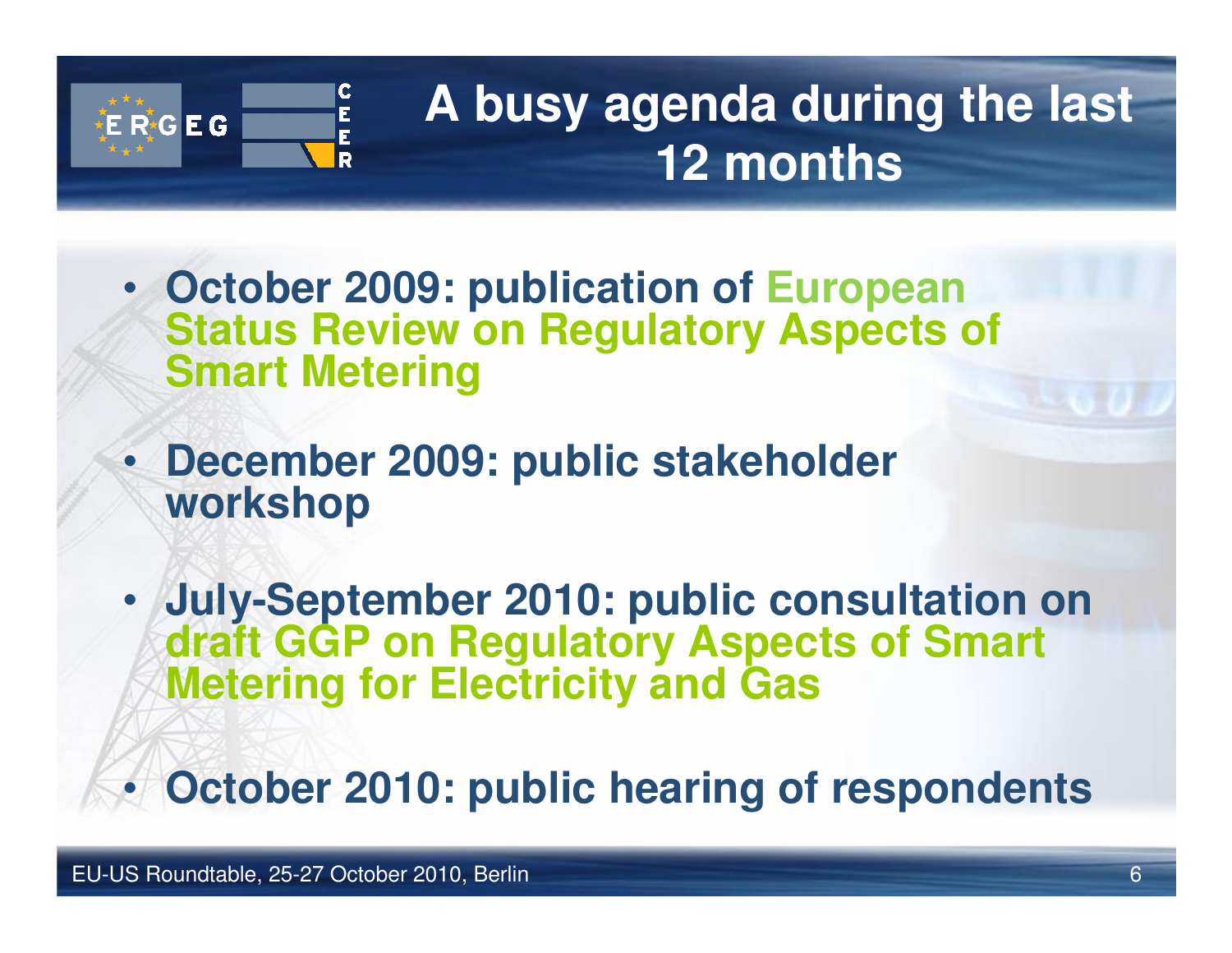

#### **Public Stakeholder Workshop in December 2009**

- **117 participants from 18 countries and EU level**
- **Presentations of European regulators' work on SM and of the Third package by the European Commission**
- **Panel discussions with the audience – practical experience and stakeholder views –focused on 3 main issues**

**Cost-benefit analysis**

**Interoperability and standardisation**

**Stakeholders'perspectives (customers, DSOs, retailers…)**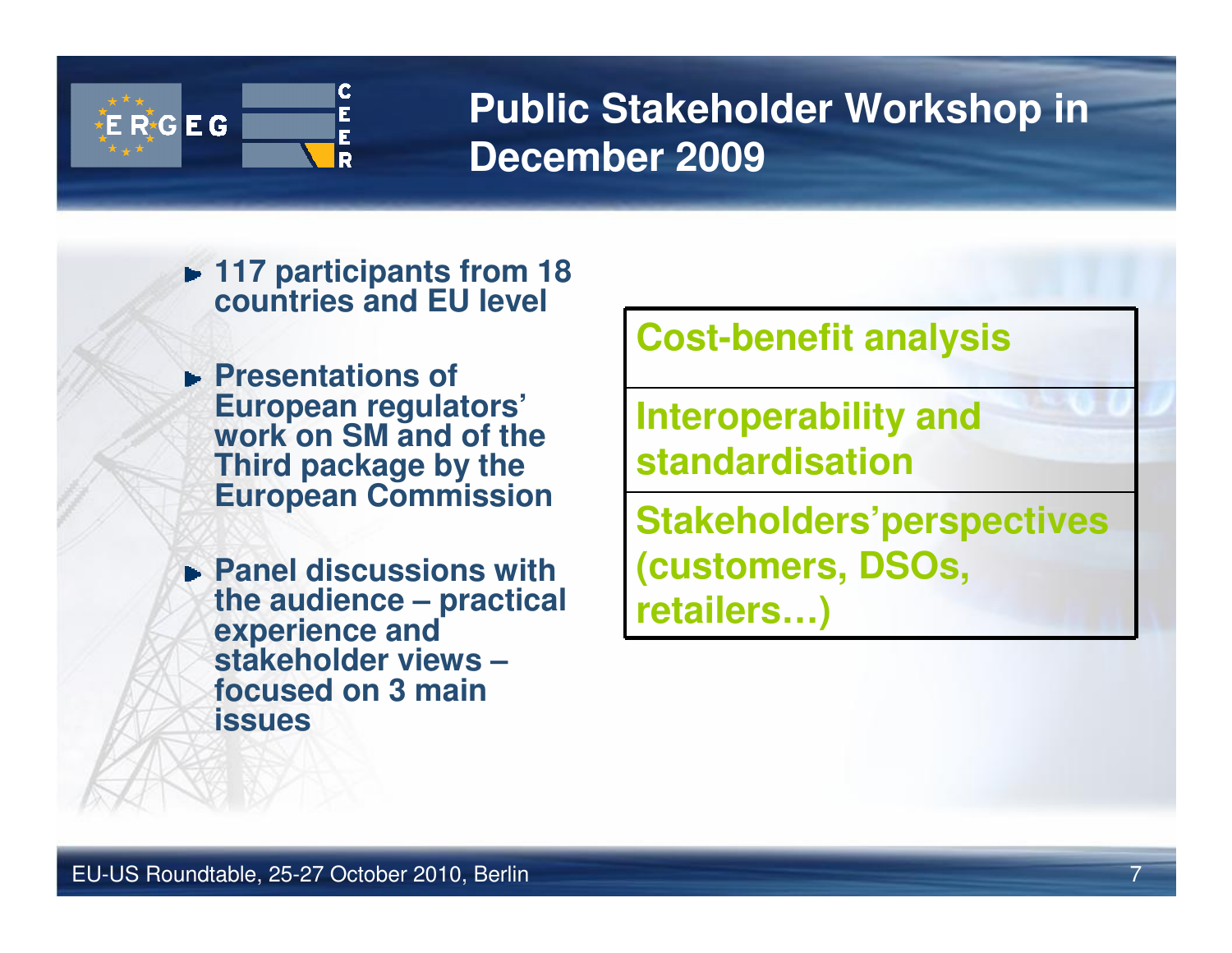

# **Problem identification**

- • **The following questions form the basis for ERGEG/CEER recommendations:**
	- **Which level of customer service is required so that SM will assist the active participation of customers in a safe and secure manner?**
	- **What should be considered from a**  •**regulatory perspective by Member States before and when conducting a roll-out of SM?**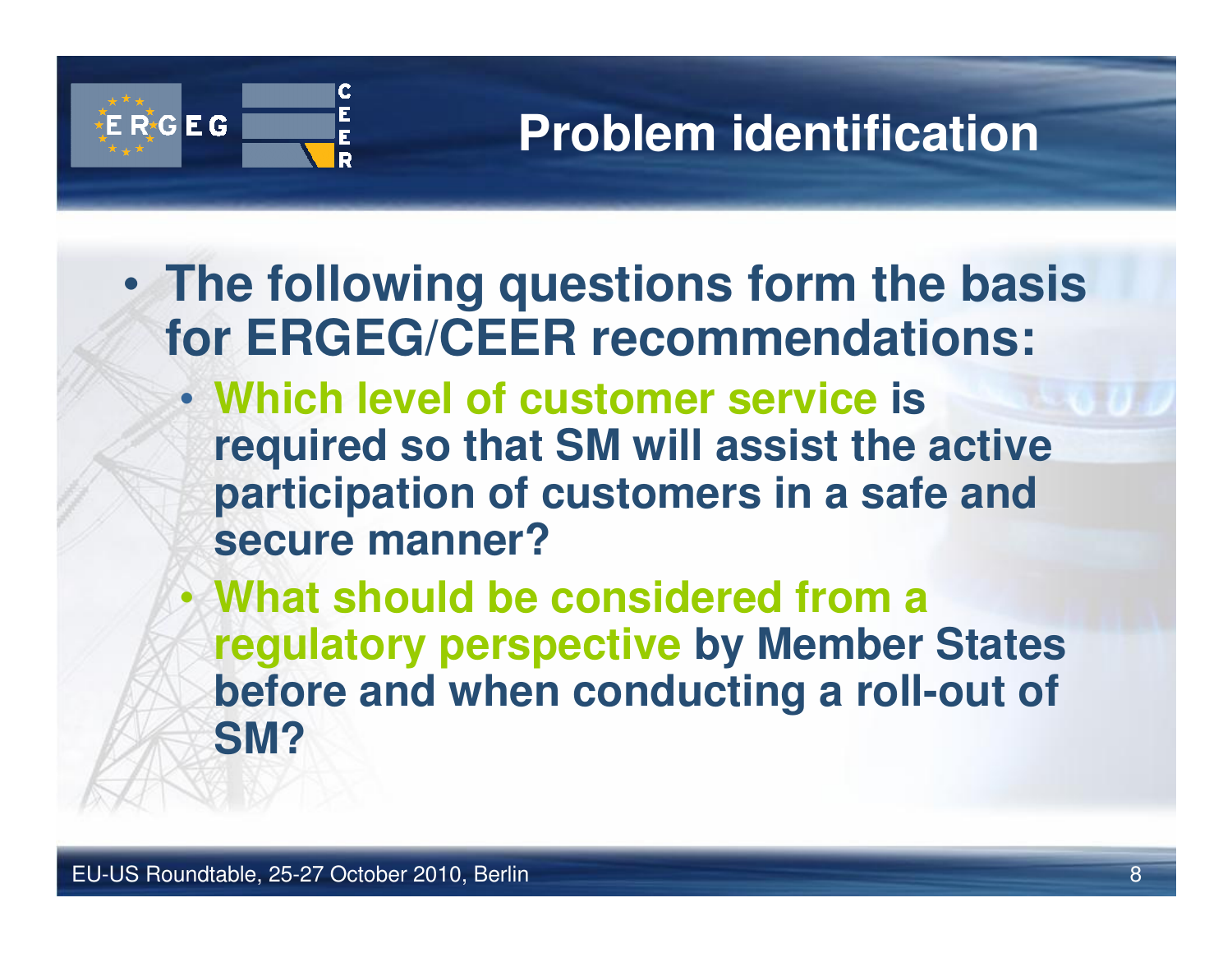

# **European Commission's standardisation mandate M/441**

• **European regulators' draft recommendations on services aim to be in line with the six additional functionalities outlined thus far by M/441**

F1 Remote reading, meter reading of injected and consumed energy

F2 Two-way communication

F3 Interval metering/ registers

F4 Remote management

F5 Interface with the home, home automation

F6 Information through webportal/gateway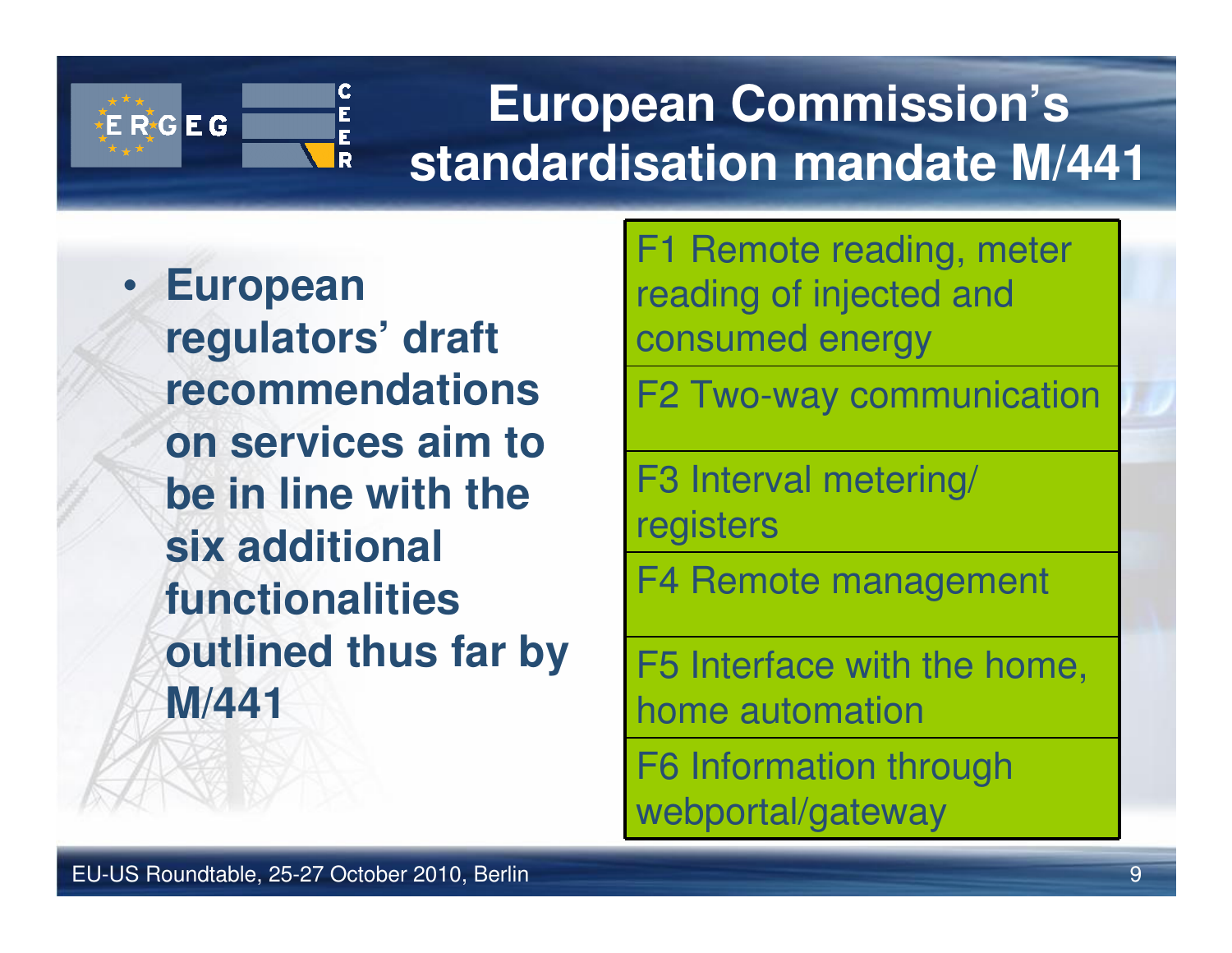

#### **1. Background of European regulators' Guidelines of Good Practice (GGP)**

# **2. Description of draft GGP**

#### **3. Public consultation and hearing –preliminary findings and next steps**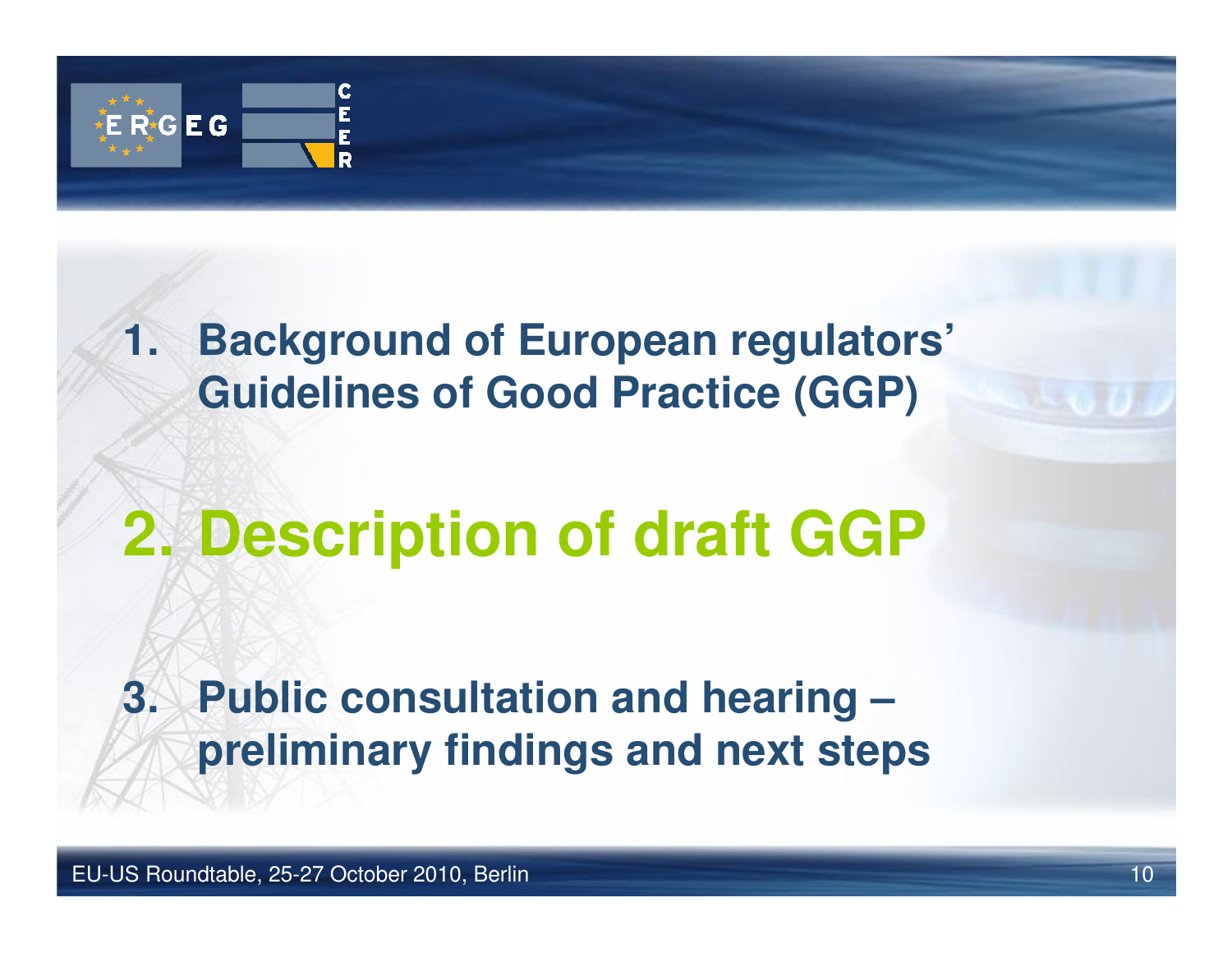

### **A customer-centric approach**

• **Smart metering must provide services that are of benefit to customers in an obvious and easy way**

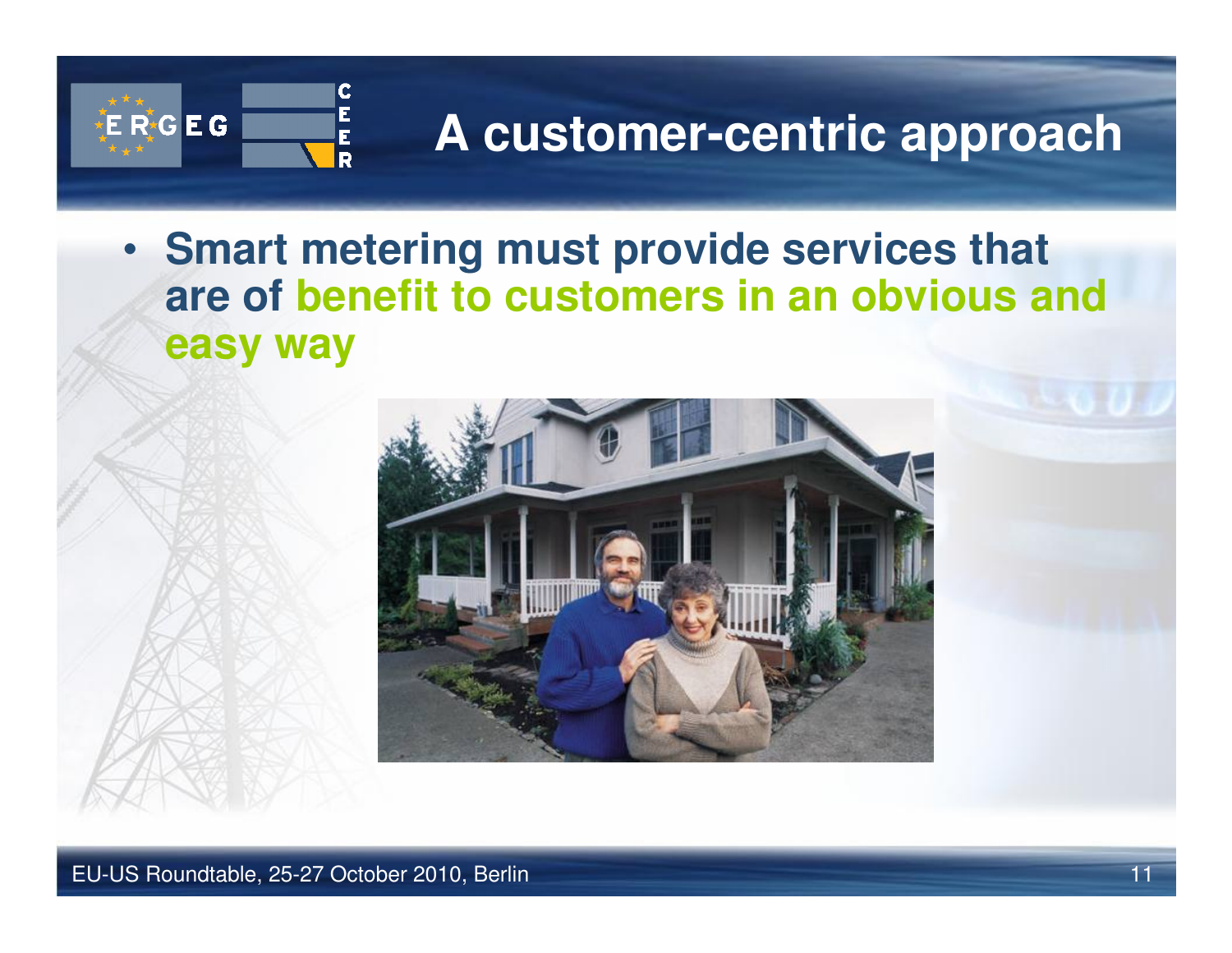

• **ERGEG/CEER recommends that Member States (MS) define at national level a list of services required from the industry (suppliers, DSOs, metering operators)** 

• **This list should include services regarded by ERGEG/CEER as basic or « minimum »- to be offered to every customer equipped with a SM, while others « optional » should be required from the industry if a MS so choses**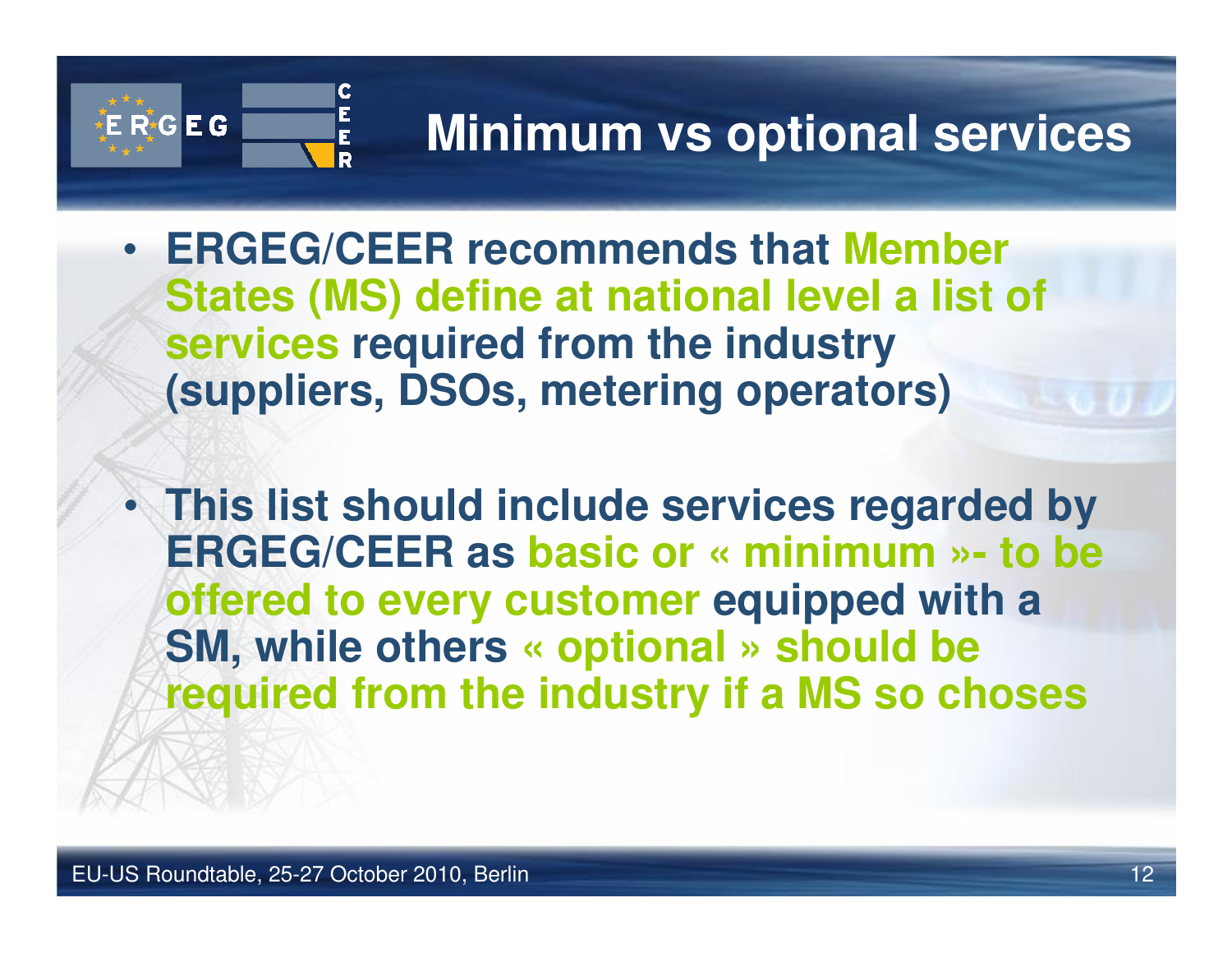

## **Minimum services – draft list**

#### **For electricity and gas**

 **Information on actual consumption on a monthly basis**

**Access, on demand, consumption data**

**Use of accurate metering data when a customer moves or switches supplier**

**No longer bills based on estimated (vs metered) consumption**

**Feasibility to get offers reflecting actual consumption patterns**

#### **For electricity only:**

**Ability to regulate consumption by remotely reducing/increasing the power of installation**

**Ability to remotely initiate activation and deactivation of supply**

**Ability to register injected as well as consumed energy with one SM**

EU-US Roundtable, 25-27 October 2010, Berlin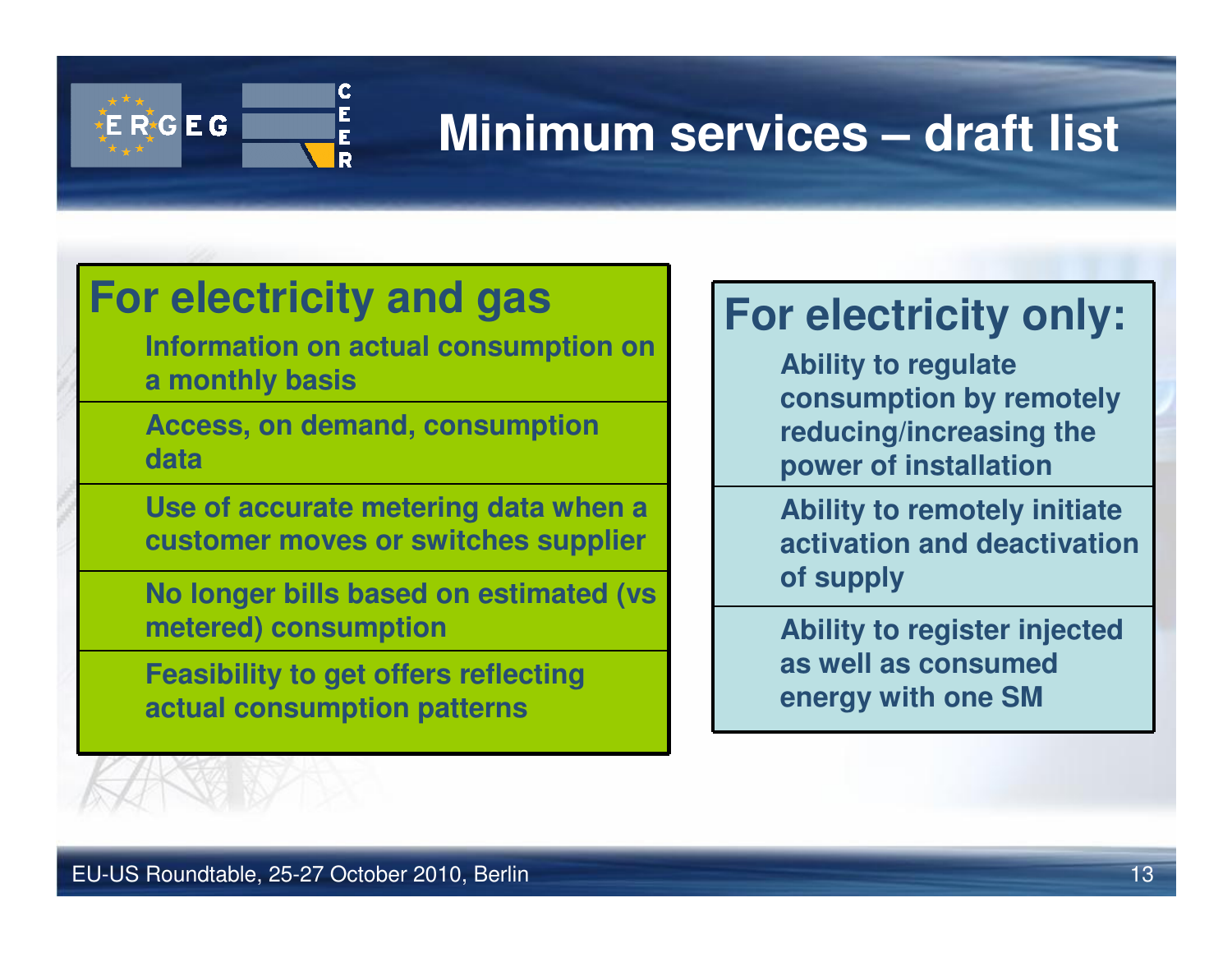

## **Optional services – draft list**

#### **For electricity only**

 **Alert in case of non-notified interruption**

**Alert in case of high energy consumption**

**Interface to the home**

**Information on voltage quality**

**Information on continuity of supply**

#### **For gas only**

 **Ability to regulate consumption by remotely reducing/increasing hourly flow capacity**

**Ability to remotely initiate activation and deactivation of supply**

**Alert in case of high energy consumption**

**Interface to the home**

EU-US Roundtable, 25-27 October 2010, Berlin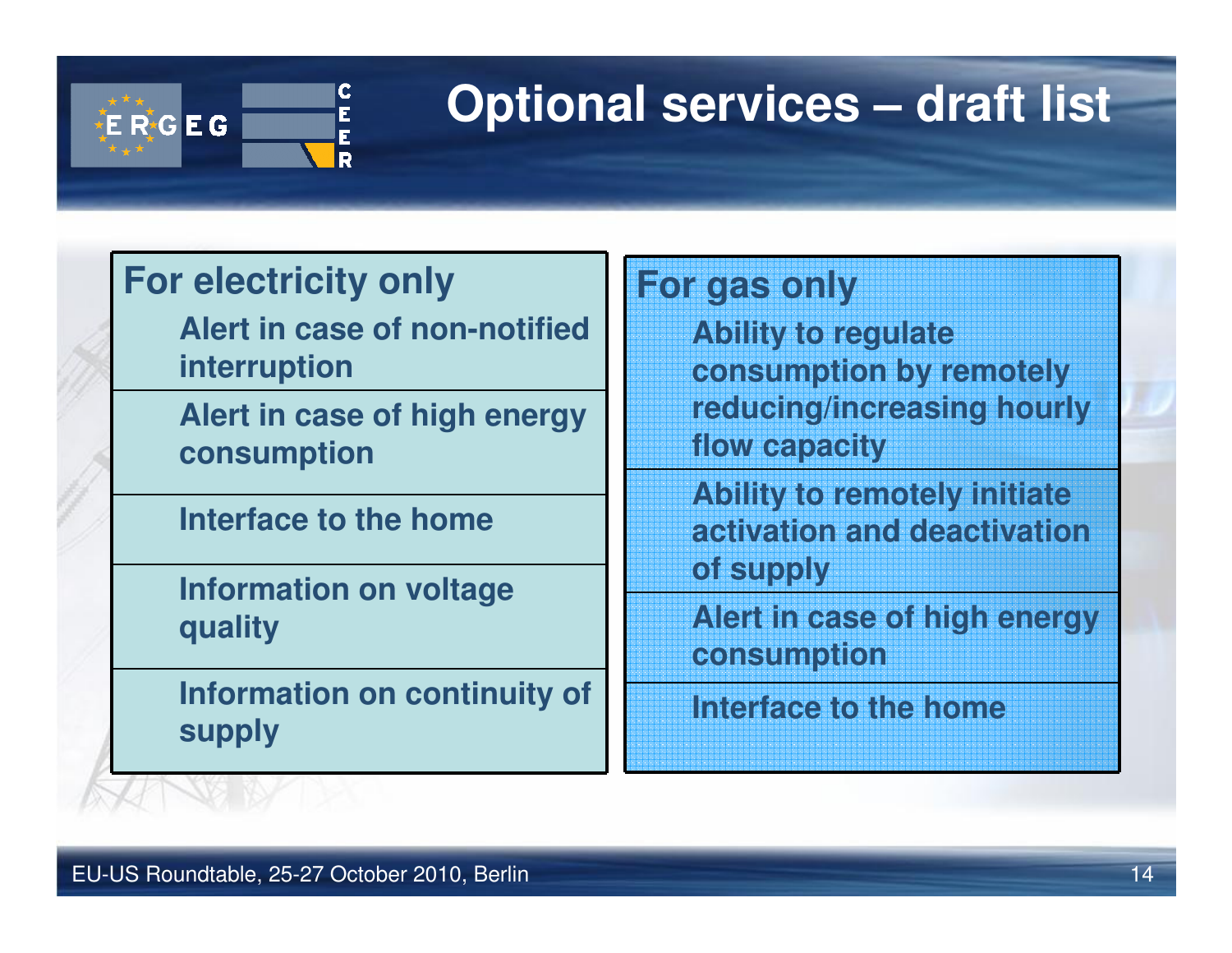

## **Cost Benefit Analysis**

- • **When conducting a cost-benefit analysis Member States should use an extensive value chain covering all stakeholders as well as society as a whole**
	- **Costs, e.g. capex, are easily identified and mostly incurred by one actor**
	- **Benefits concern all stakeholders metering operators/DSOs, suppliers, customers**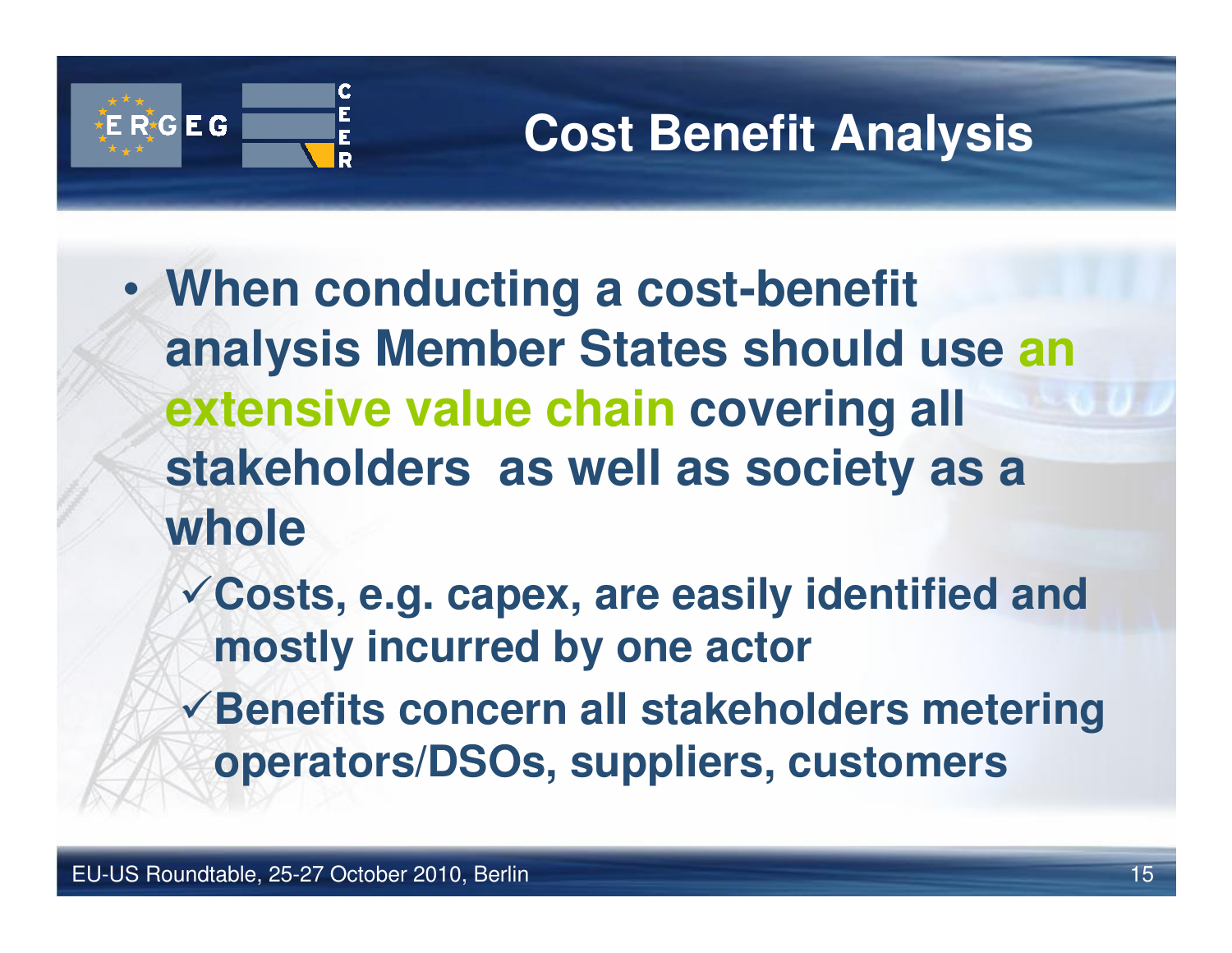

**Roll out, data security, integrity and privacy**

- • **If assessed positively and a roll out is decided**
	- **All customers should benefit from smart metering**
	- **The party responsible for the roll out should avoid any discriminatory behaviour**

#### • **The customers must remain in control of their metering data**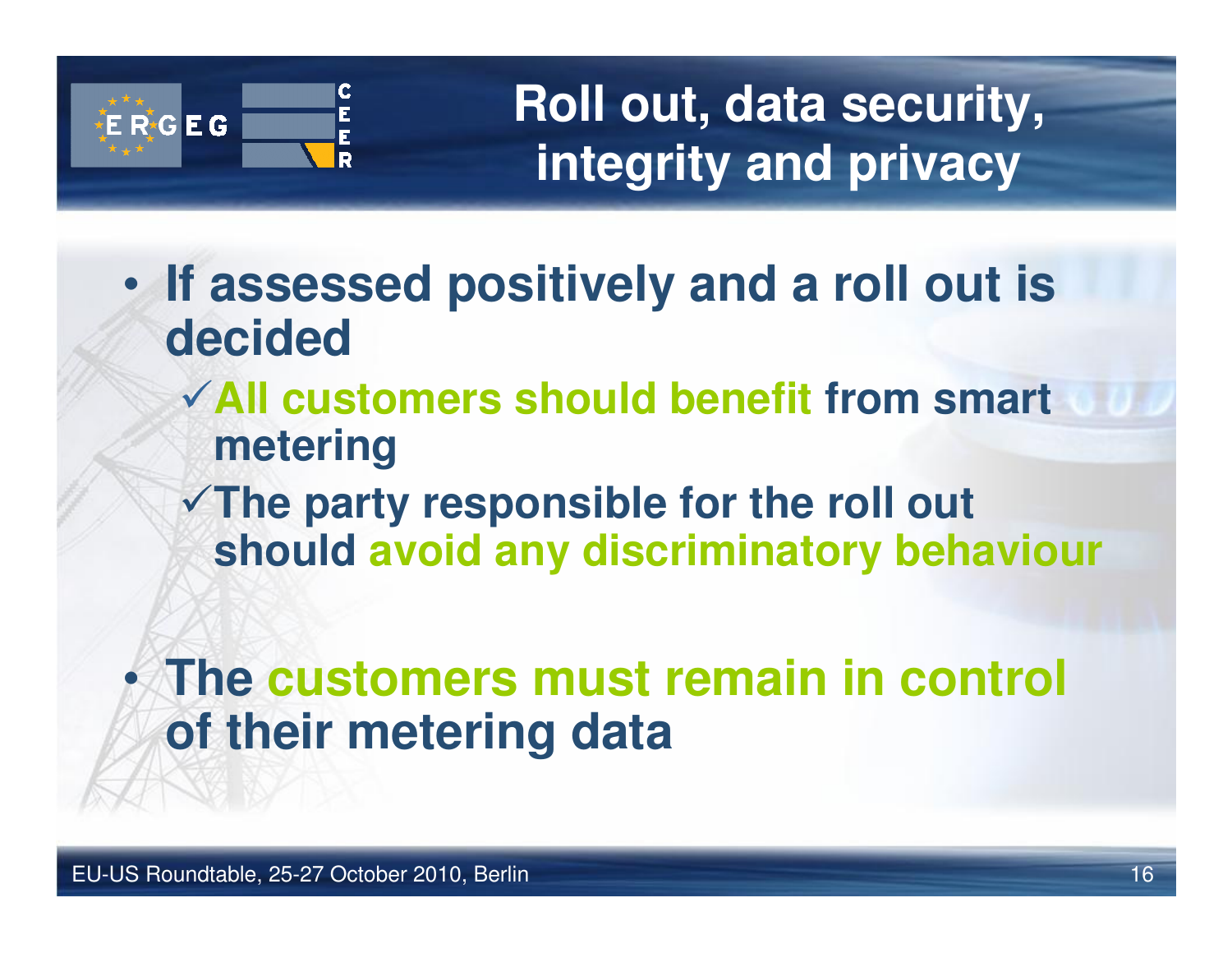

#### **1. Background of European regulators' Guidelines of Good Practice (GGP)**

#### **2. Description of draft GGP**

# **3. Public consultation and hearing – preliminary findings and next steps**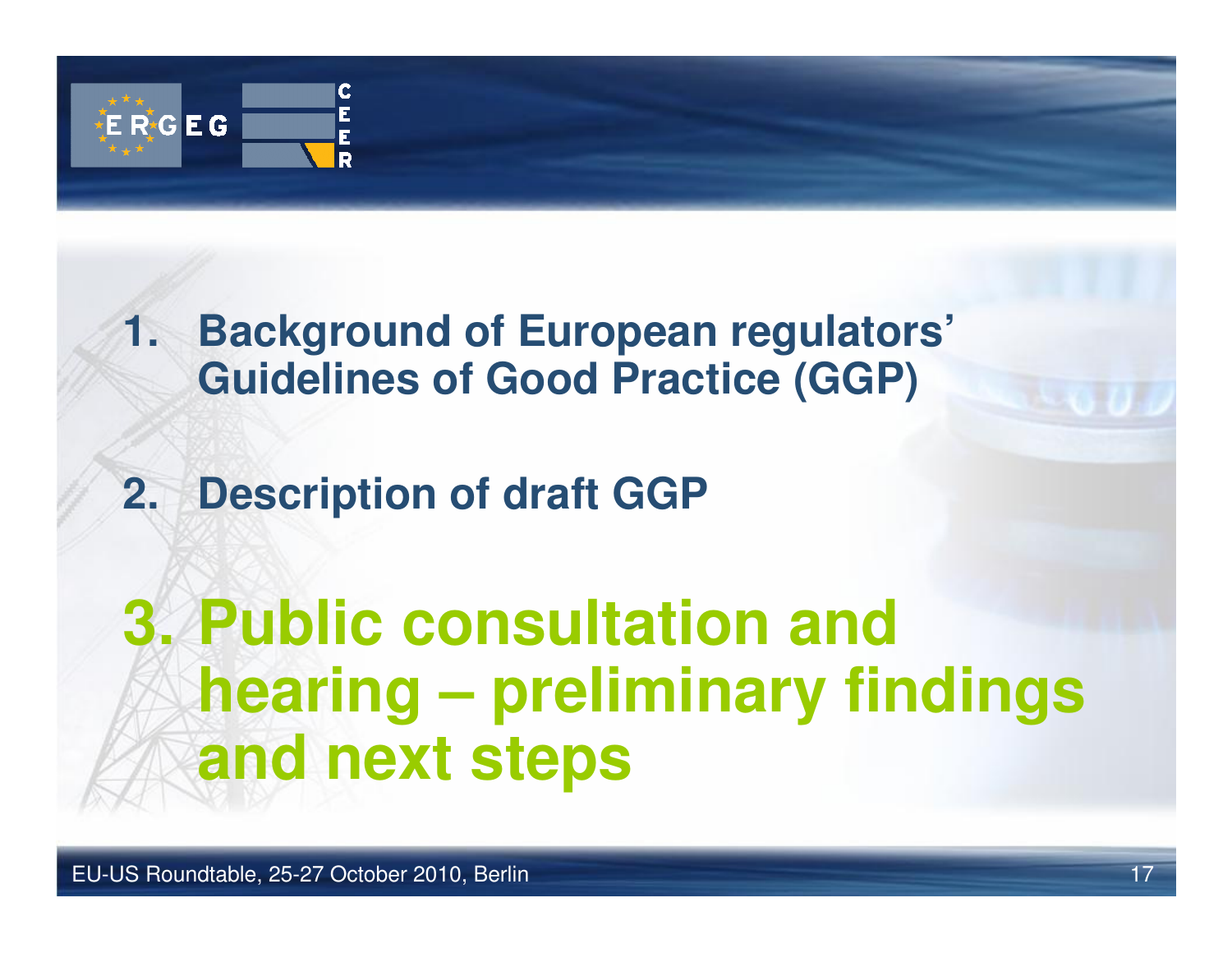

## **Public Consultation**

- **54 written contributions from 15 countries & EU level**
	- **12 responses from industry associations: 6 European, 6 national**
	- **10 from energy companies**
	- **10 from DSOs and DSO associations**
	- **5 consumer associations: 2 European, 3 national organisations**
	- **► 9 metering equipment and IT providers, incl. 1 European & 1 US association**
	- **4 research and consultancy, individuals and firms**
	- **4 public Authorities at national level**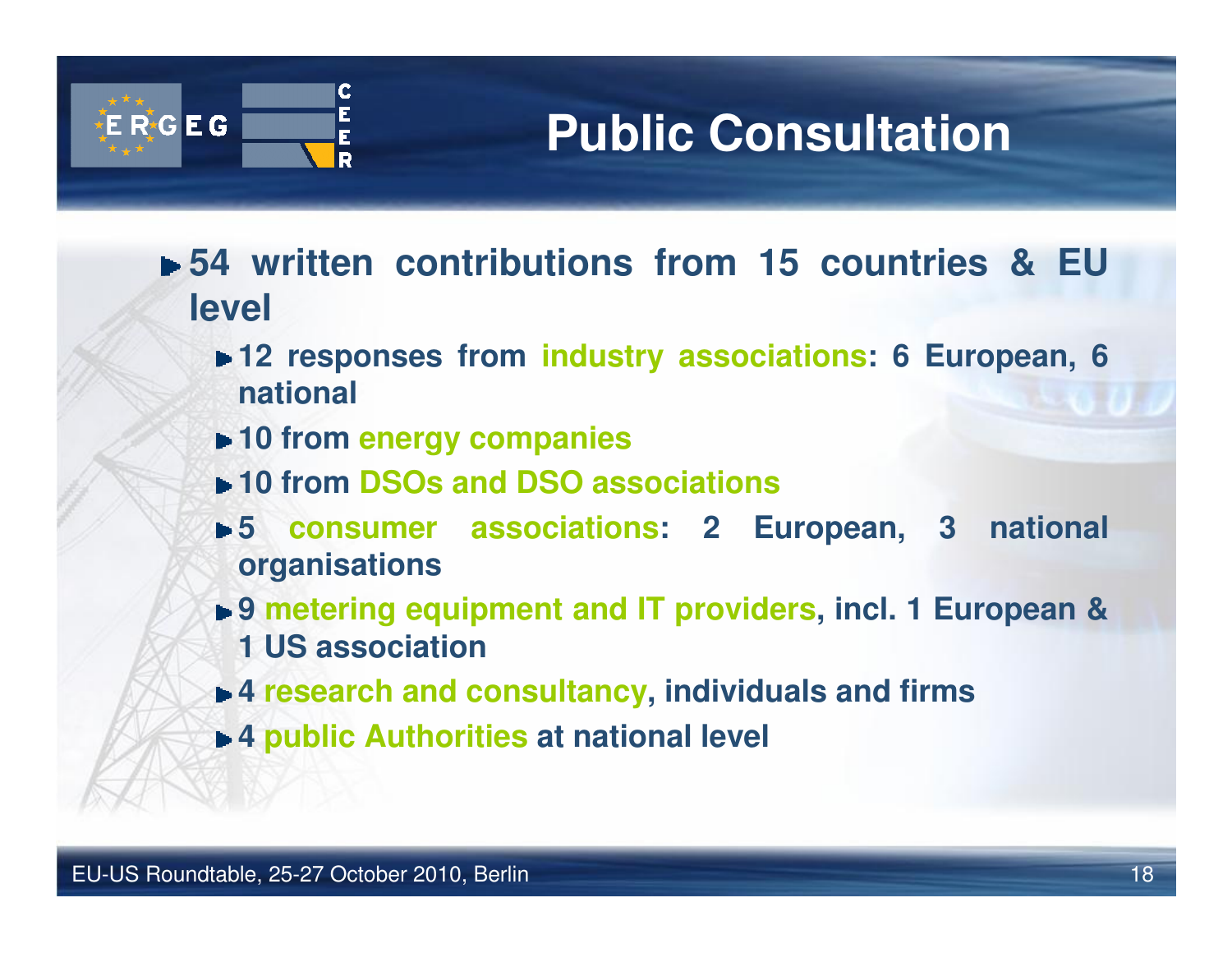

# **Hearing on 8 October 2010**

**37 organisations represented:28 stakeholders, 8 national energy regulators and the EC**

**16 formal presentations** 

**A very lively discussion**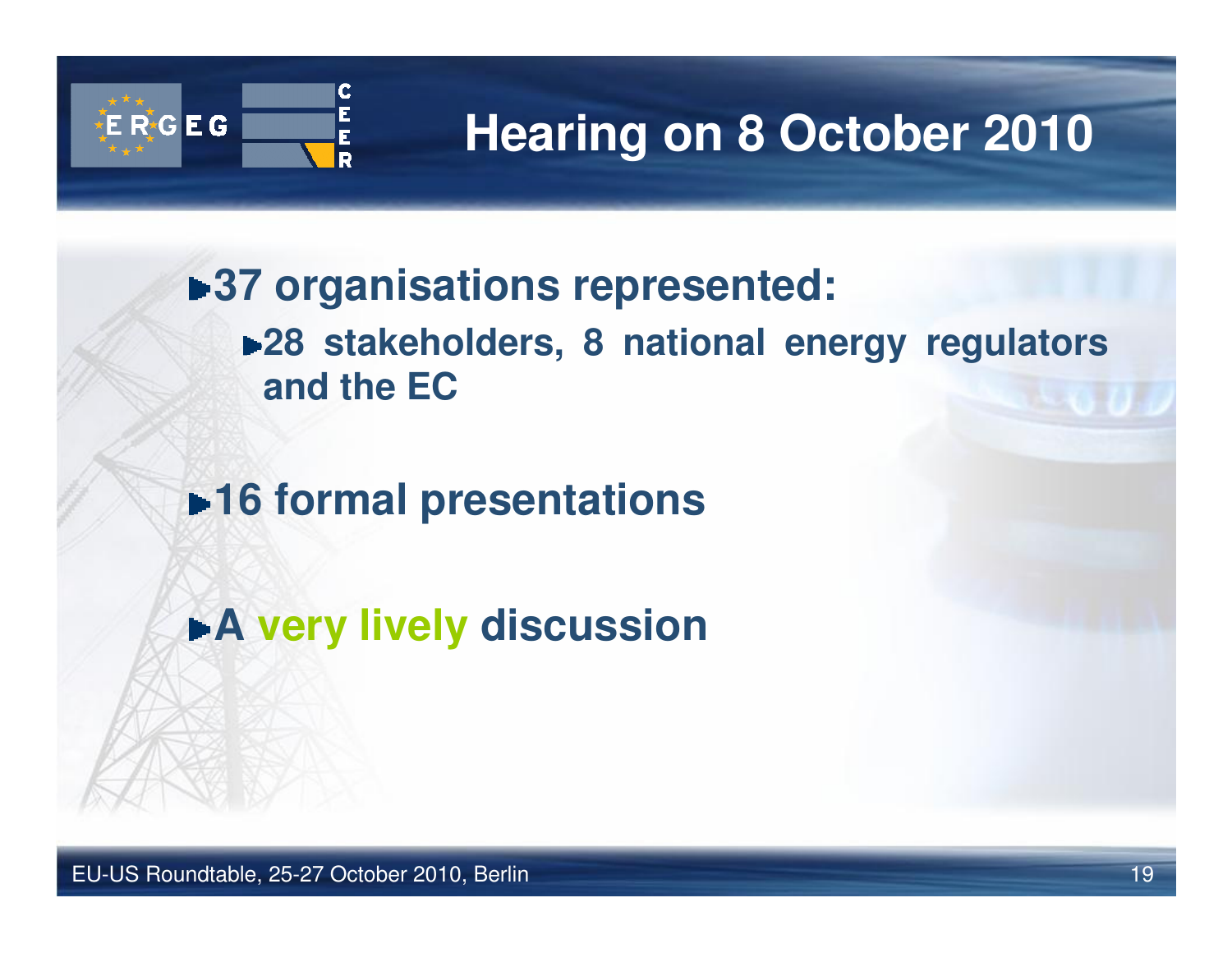

**Some preliminary findings from consultation & hearing**

- **ERGEG/CEER initiative to develop GGP is welcomed**
- **A message out of scope of the present recommendations** 
	- **A support for standardisation work at European level and necessity interoperability and open interfaces**
- **As common ground was identified, differences between electricity and gasmay be further developed**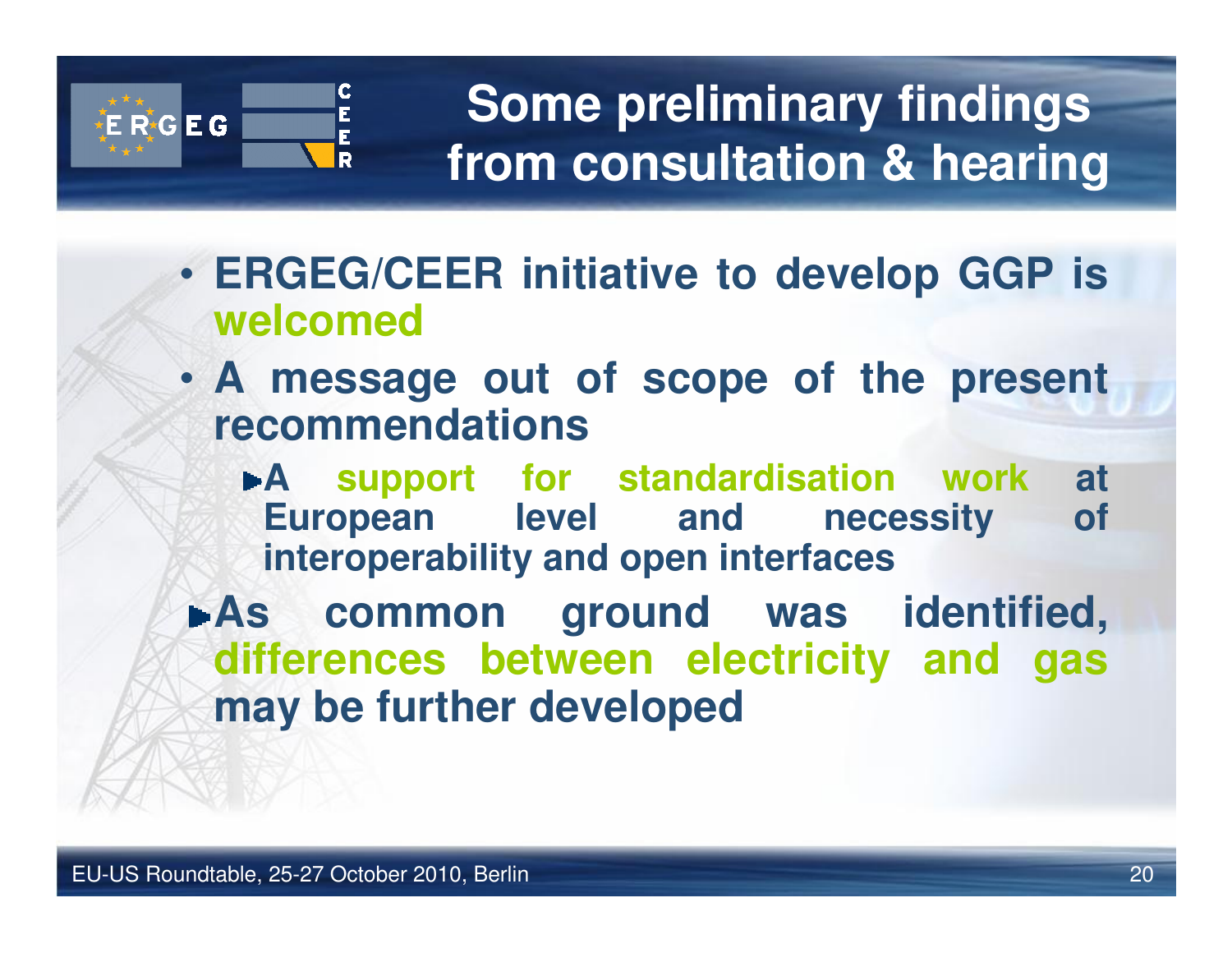

#### **Vulnerable customers**

**As well as bringing huge potential benefits SM will add complexity to retail energy markets (e.g. multiple time of use tariffs or appliance management deals)**

**Member states could review customer protections to ensure they are fit for purpose in the smarter energy markets and national regulators monitor their application**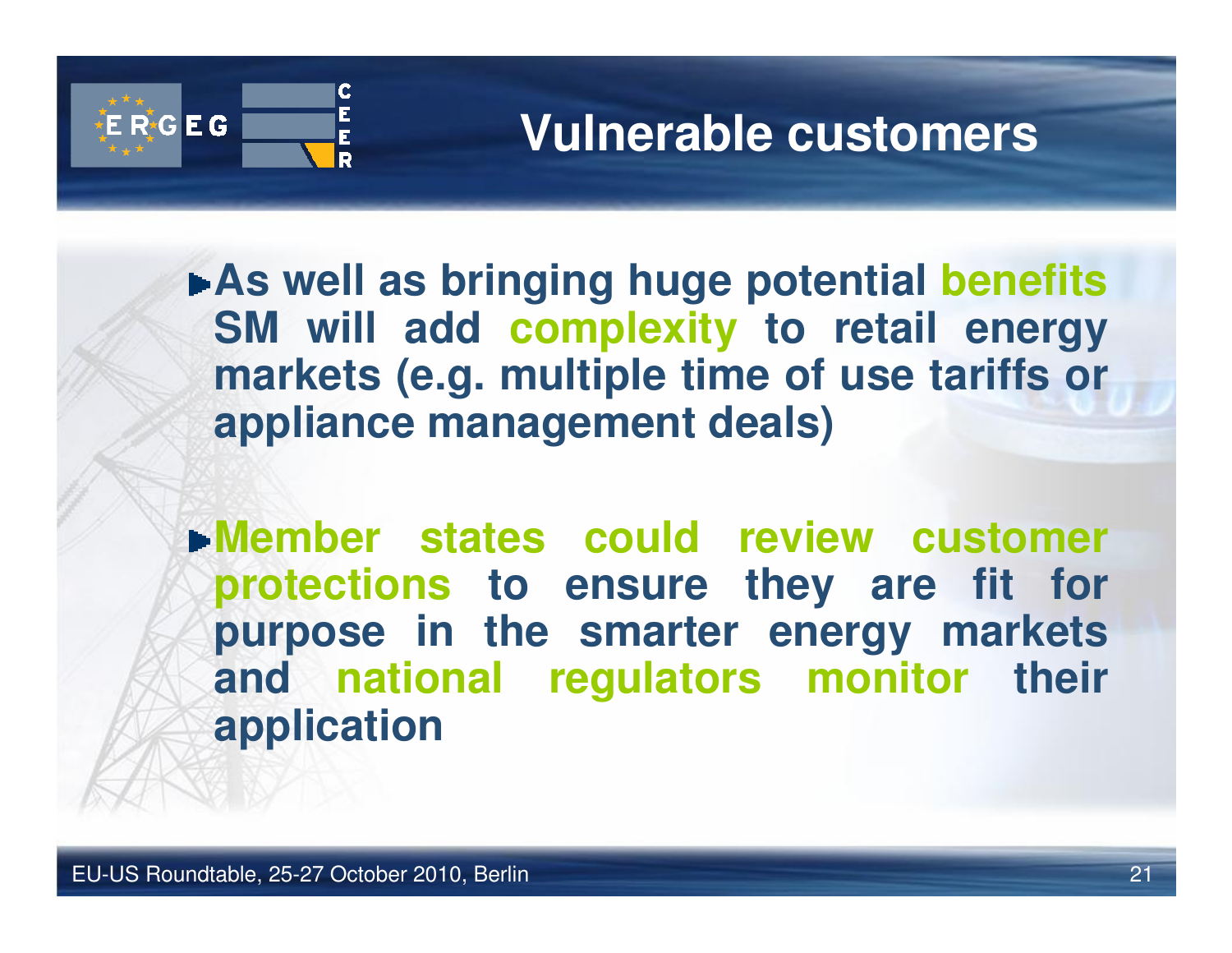

#### **Next steps**

#### $\bullet$  **Evaluation of responses is underway**

#### $\bullet$  **Draft GGP are to be updated for a release beginning of 2011**